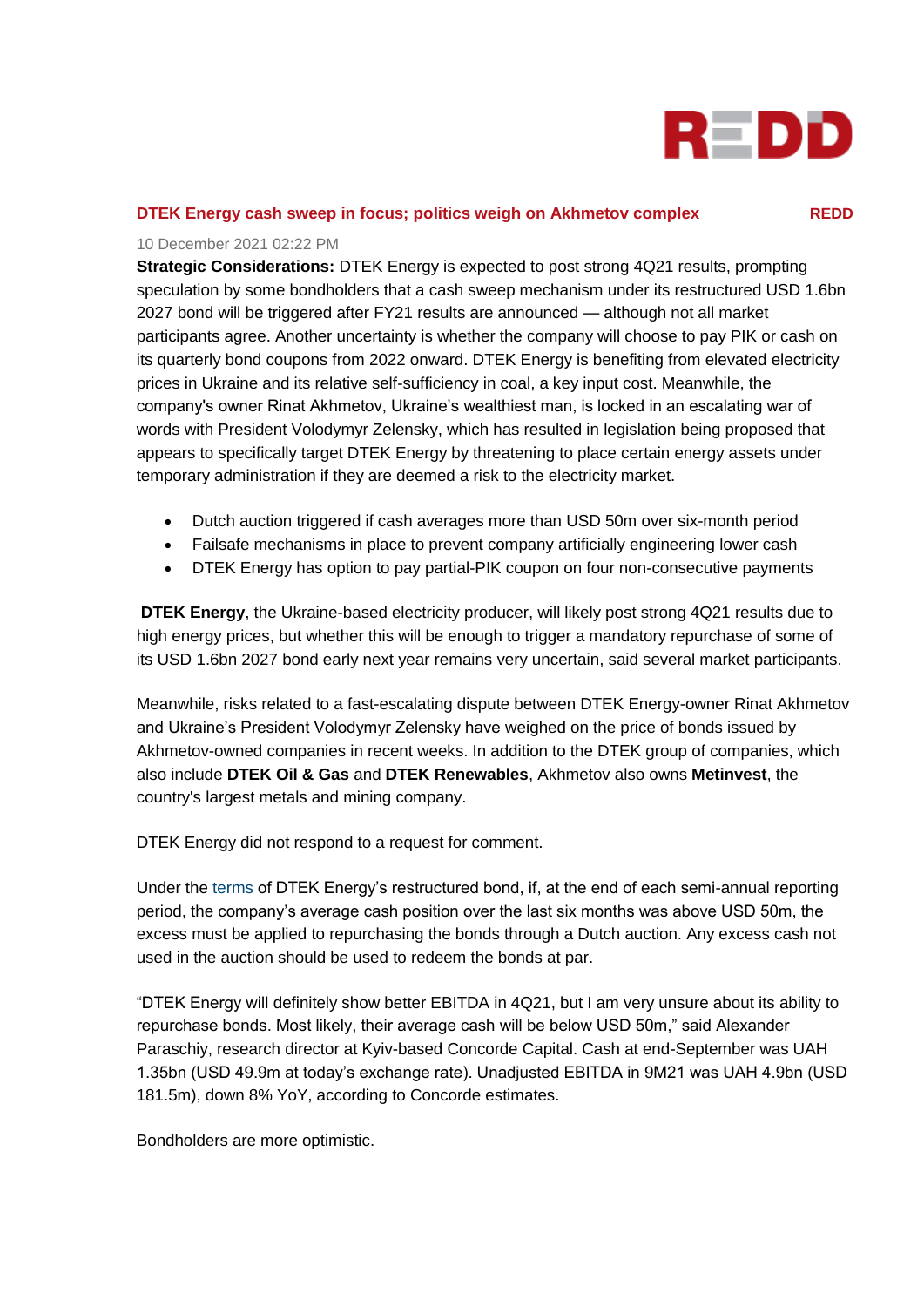One suggested DTEK Energy could post USD 40m excess cash in the best-case scenario, that USD 20m is likely, and USD 10m would be "disappointing". This is in addition to the USD 20m semi-annual fixed amortization of the notes, starting in June 2022, the bondholder added. "Then another auction in September if cash is high, but [this is] so uncertain of course," said the bondholder.

A second bondholder anticipated the excess cash figure would be even higher, given rocketing electricity prices and that DTEK Energy is insulated from rising coal import costs, as it selfproduces a significant portion of the coal it needs. In 9M21, DTEK Energy relied on imported coal for around 16% of its total needs, estimated Concorde, although this could increase in 4Q21 to around 20%.

Following the introduction of higher price caps earlier this year, electricity prices on the Ukrainian day-ahead market (DAM) averaged UAH 2,700/MWh in October, compared to UAH 1,400/MWh in 1H21, according to a Dragon Capital research note published in early November, suggesting a "rapid profitability recovery" for DTEK Energy.

However, a third bondholder, who did not expect an auction to be held, cautioned DTEK Energy could engineer a scenario where its cash stays below the threshold, regardless of performance.

While this is a possibility — especially in light of DTEK Energy's [track record](https://secure-web.cisco.com/1YdKDKzrL7KAYjiUA-6i2FN8r-gNtLQ-VcYjySmvPCCbA4TjIGUreW75jst-TzsERNDqhZCQ8S82tCf8VBeFyPdumg8OT9S_-d47dmztbGEofJCT5Du_7VL5hDvE2d7ZQ-cnDrIGkqsMP2wHZRT0GRmKhJWIt7ydEUEIs6uirJQQ6g43uYpg1N5XSN0AnTdP4PnlmpI5EE779C0_N1XwiDC0Q5fsn65VV8xbihuV7z-YILG_Jj_7fZGL_EEAT8aH6IJYTZvJp1BTzDrXchz76OOQdsgfFGEhU0yXr5kD4NBzyLTzfMLSVQ89tx4gdvZPD/https%3A%2F%2Fapp.reddintelligence.com%2Fhome%2Fnews%2Fnews85294) of moving value out of the reach of creditors — a wide-ranging set of failsafe mechanisms designed to prevent any such moves was implemented as part of the restructuring deal, noted two sources involved in DTEK Energy's debt restructuring and the second bondholder.

For example, there are limitations on capex, an independent board member has been selected by creditors, and excess cash is calculated on the basis of the six-month average, rather than the sum on a single day, said the sources. "Anyone can manipulate covenants if they really want. They could spend millions of dollars on pens. But I would be surprised [if they did]," said one of the sources.

If the company does have excess cash, the Dutch auction will take place shortly after audited FY21 figures are released, meaning it would likely occur in March, said first bondholder.

The USD 1.6bn 2027 bond — issued in May as part of the restructuring — is now indicated at 54.3 cents, having traded in the region of 60-65 through 2H21, according to Cbonds. Any auction would likely have a floor around the 70 cents mark, suggested the second bondholder.

Another question is if DTEK Energy will pay a full cash coupon or partial PIK next year. Under the more optimistic base case suggested by the second bondholder, the company should start paying full cash coupons at the next payment date on 31 January. But the second bondholder suggested the rational option is to preserve cash to fund discounted repurchase under the Dutch auctions.

From 2022 onward, the USD 1.6bn 2027 bonds pay 7% interest annually in quarterly installments. DTEK Energy can elect to partially pay PIK interest, but it must pay at least 3.5% in cash and can only utilize the PIK option in four non-consecutive quarters. If the company chooses the PIK option,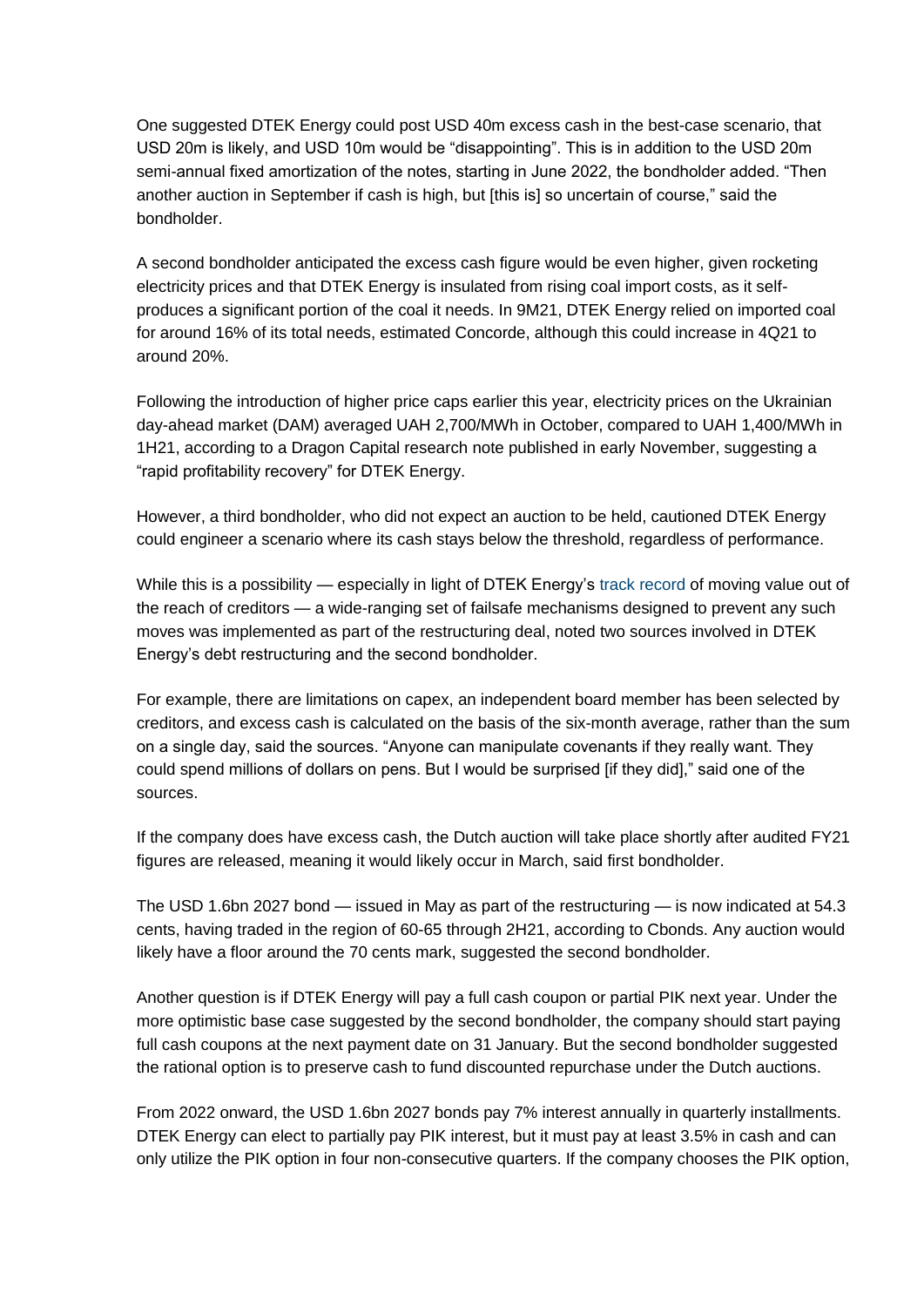the annual coupon rises to 7.5% for that quarter. The choice must also be approved by the independent supervisory board member.

### **Politics disrupts the course of business**

Ukrainian political events may be overtaking financial considerations. A spat between Akhmetov, Ukraine's wealthiest oligarch, and Zelensky is threatening to spill over into all-out conflict, and has contributed to yields widening significantly across all the bonds from companies owned by Akhmetov.

For example, between 1 November and today (10 December), the YTM of **Metinvest**'s USD 505m 8.5% 2026s rose from 5.35% to 7.93%, the YTM of **DTEK Renewables**' EUR 325m 8.5% 2024s rose from 7.65% to 12.09%, and the YTM of **DTEK Oil & Gas**' USD 425m 2026s rose from 7.41% to 9.26%, according to Cbonds data.

The roots of the dispute, according to a Concorde research paper, can be traced to a tax hike on iron ore extraction and rail freight tariff increases for iron ore and coal, which hit Akhmetov's Metinvest as well as DTEK Energy. This was topped off with the recent [Oligarch Law,](https://secure-web.cisco.com/1ced-5kFsBbEeRhKbaTFoF_c8WrweLwZdA4zJcNPJWWHcTdP5rXjXBv_m5DFyLK1cjZLRSRHwKRDqyS-XUdmmte587tmzaUN-hgi9aKvWPmDq6WcnLjkIIlqedCxARFXX243xI4qMWVor74mq6-Mit1XGviZC3L1ukdT-mpjxglL09vUshf-SpwdTx1W6VmLEDxhm8xX1L4Pmtb1YRBvhbO67297FXeCyGhR3djPnzQ1A_Tgw2nOufThavfUA2g0woLFiV2IgFPlkWCh9j-bPyRz_FkuJpY3eBWtWUUJUKamTy8RfdUEvkwXLygNuFR26/https%3A%2F%2Fapp.reddintelligence.com%2Fhome%2Fnews%2Fnews118311) implemented in November, which targets the most politically influential oligarchs in Ukraine.

In response, Akhmetov appears to have instructed his media outlets to criticize Zelensky at any opportunity. Zelensky in turn accused Akhmetov of involvement in a potential coup, an allegation which was [angrily dismissed](https://dtek.com/en/media-center/news/my-position--an-independent-and-united-ukraine-with-the-crimea-and-my-home-region-donbas/) by the oligarch. Additionally, sums owed to Akhmetov's DTEK Renewables were [withheld](https://secure-web.cisco.com/1VCz0_z_JxA--x4NO0Qj0YJHU_UkZNf0QeS-53JJ0KDs8Dr_tafaXztsn3Blsm8FRQzG8zPyvnJymZUvlNmGrM8dACxoIJrrDHNUZJlLzipynobqjlmZce6uDDwbk8qKL5ge260re_mnVerzQxzA1H19WRKIvpWbyuTnIXE3OTCubVGSK-z8mA1H2chBsBWi_GUbKCngb2hl-HbbgfcVnEeNojip29z5jkvZqJ2YCEjBtnkH81WezEXGqX1BbAhMzPfsVIAalRWMp4FGXX_DmgZbWkxXT1SY-R2UIkke03nk_Axc6YlMysk1PNVJRjK7A/https%3A%2F%2Fapp.reddintelligence.com%2Fhome%2Fnews%2Fnews119413%2Fpm) — despite a government-owned entity Ukrenergo [raising a bond](https://secure-web.cisco.com/1GkMjaHLKVJnincPGQ7YMhrxIzaNsubh7IYBtHVE72nhCVSCv3TsBYcpdj8f7brUMC_RgKl_EVM30iCMQE1uLmSZ9YjlII70YcaiRzs7V2gHWD1pZIGSi1wJ19GOHwJWzgAOYhkpqcMIg9B88q3vFDDEQqtKqSdgoT6oU_VkjyzKXIpuCoO-2effxMb0Wa8ZD_s8pDBV-DgaVR8M6Uj1PJhQ9_9Ae3pO1wcBLl4gNQXUtrfA_UeS_Cd7xuB4JGfsPMaK1yxr_3BOjAr0H3L469BaNeI_8bIELRwZiiHTDJHJxN1z-pu89Pjr7zUyu0nLQ/https%3A%2F%2Fapp.reddintelligence.com%2Fhome%2Fnews%2Fnews118122%2Fpm) in early November to pay just such dues.

Most recently on 1 December, the Ministry of Energy put forward a [draft law](http://secure-web.cisco.com/16LJiK-UoWnPjZou_ZC7gCJkbf6zkh5hpO0PNq1xBc9iDTOmN__QvQ74PQ6mxyIjLjKwmN_obC5WGf6nz5Hs1ei0awU8XvwIOG1KNUq46MWl4ij-rYUrSXXUa8ltkFYrSfQg_Mm0ca6bL8rR1H88Ej1-Ly6IMDD_nzqtPLo0lqxijlQHK3yzCNgxXSd5lUSJvaLcDFpmeIvuaaeo5CgflCVGEcceTsKYDmpCSpirMNmrovpdP3ny6XJeOnlADmu-UD-ceISvNV8rCg27QVajSBs93xKg-F2JY0w0QxOVB9llAL0_JXEF4cDSRIIZpBdN9/http%3A%2F%2Fmpe.kmu.gov.ua%2Fminugol%2Fcontrol%2Fuk%2Fpublish%2Farticle%3Fart_id%3D245607053%26cat_id%3D167475) allowing the temporary state administration of coal-fired power plants if their feedstock supplies drop below certain levels, ostensibly in order to protect the electricity market, in a move that could facilitate a government takeover of DTEK Energy assets.

Despite tensions hitting a new high, Concorde suggested a resolution to the impasse will most likely be found. "Taking into account Akhmetov's history of relationships with top power brokers, it is likely that this time won't be different. Therefore, our base-case scenario is: no matter how deep the conflict between him and Zelensky, ultimately the businessman will be able to at least calm the conflict, or even find some common interest with Zelensky."

by David Orbay-Graves

[Contact us about this story](https://secure-web.cisco.com/1MWw8K9HzYtRlvIZO4SS1k5gOg6DSz8hf47w3sSFRyYKtmax6rY6c-JnJWkn0STAHu_fsqSd6lG5bjGOWPS9FTKs1OqZT7dJFcl3ecUxAX08bsWaEb-Kc7Od36Z5jCEkzeWhL-Htsrf_LeXw-Msfrrq-lSnePopdNtCLYwx488j0Ga9MKQyPX_ZMhO6Os1kgJ8BWO-y3GvFzgy5Yg-gK8LbAraL5PHj8jWkSsj8b6A05D9GATjW4NRvMffJHoDC7Mi4mBp8eoYzLZnFHYAZgZ8i4IBPpi9kN_SlKcmNsZsvCq8JBBFsg38vg2NiLv267M/https%3A%2F%2Fapp.reddintelligence.com%2Fcontactus%2Finterest%2Finterest3%2Fstory%2Fstory120481)

For full access to our intelligence, advanced searches, watch lists, downloads, financial information, capital structure details, research reports and more please visit: [app.reddintelligence.com.](https://secure-web.cisco.com/1S8_ZlHas_SyO3Fvb3SMiaCnOXV1PM6QG29ECB9AXe3jwNllGPml5J8YZXOrNxLa-K4-ozE8butc0StlMgxPnqyiT8YpKaxjAm_gWIwnQpaPcYphn9lU_kmkUnaEnLLdhjF6iddmbB1XzlTqLRQ4gHBmQGzVtd46y5b9hJwddsZbhJ0bsIuavJNufjqFFkVhaFQ3a6CtJqj9SDYD_1EDAzpIssRQlPPM2r35Nuj7H-uqM-Y3P2J_vako1dQ5ekJyoGT97F1zkQ5BcAzv_gHKpSkUxXrnKC-iqnNiYhetZlt-q1-Wckj7dJjZR6k2W2Xnr/https%3A%2F%2Fapp.reddintelligence.com)